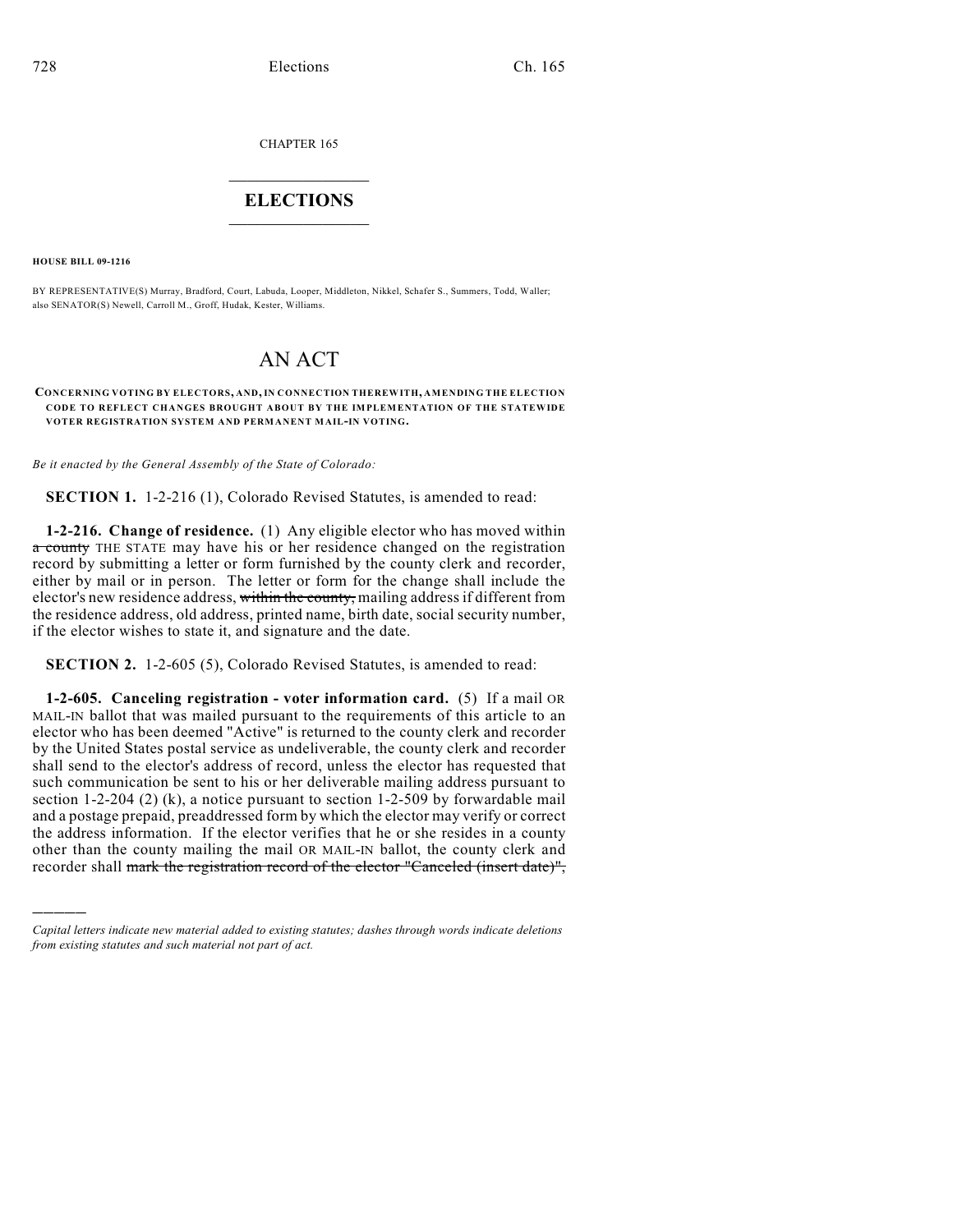and the record shall be removed from the registration file of the county FORWARD THE ADDRESS INFORMATION TO THE COUNTY CLERK AND RECORDER OF THE COUNTY IN WHICH THE VOTER RESIDES. If the elector fails to respond, the county clerk and recorder shall mark the registration record of that elector with the word "Inactive".

**SECTION 3.** 1-7.5-107 (3) (b.5) (I), Colorado Revised Statutes, is amended to read:

**1-7.5-107. Procedures for conducting mail ballot election - first-time voters casting a mail ballot after having registered by mail to vote.** (3) (b.5) (I) The return envelope shall have printed on it a self-affirmation substantially in the following form:

"I state under penalty of perjury that I am an eligible elector; that my signature, name, and address SIGNATURE AND NAME are as shown on this envelope; that I have not and will not cast any vote in this election except by the enclosed ballot; and that my ballot is enclosed in accord with the provisions of the "Uniform Election Code of 1992".

......................... .................................... Date Signature of voter"

**SECTION 4.** 1-8-104 (3), Colorado Revised Statutes, is amended to read:

**1-8-104. Applications for mail-in ballot.** (3) The application for a mail-in ballot shall be filed with the designated election official of the political subdivision in which the applicant resides or is entitled to vote. The application shall be filed no earlier than January 1 immediately preceding the election and no later than the close of business on the Friday immediately preceding the election; except that, if the applicant wishes to receive the mail-in ballot by mail, the application shall be filed no later than the close of business on the seventh day before the election.

**SECTION 5.** 1-8-113 (1), Colorado Revised Statutes, is amended BY THE ADDITION OF A NEW PARAGRAPH to read:

**1-8-113. Manner of mail-in voting - first-time voters casting a mail-in ballot after having registered by mail to vote.** (1) (e) NOTHING IN THIS SECTION SHALL BE CONSTRUED TO PROHIBIT ANY ELIGIBLE ELECTOR FROM VOTING IN PERSON AT A POLLING PLACE DURING THE TIME FOR EARLY VOTING UPON SURRENDER OF THE ELECTOR'S MAIL-IN BALLOT.

**SECTION 6.** 1-8-114 (1), Colorado Revised Statutes, is amended to read:

**1-8-114. Self-affirmation on return envelope.** (1) The return envelope for the mail-in ballot shall have printed on it a self-affirmation substantially in the following form:

"I state under penalty of perjury that I am an eligible elector; that I reside at the address indicated on my application for a mail-in ballot; THAT MY SIGNATURE AND NAME ARE AS SHOWN ON THIS ENVELOPE; that I have not and will not cast any vote in this election except by the enclosed ballot; and that my ballot is enclosed in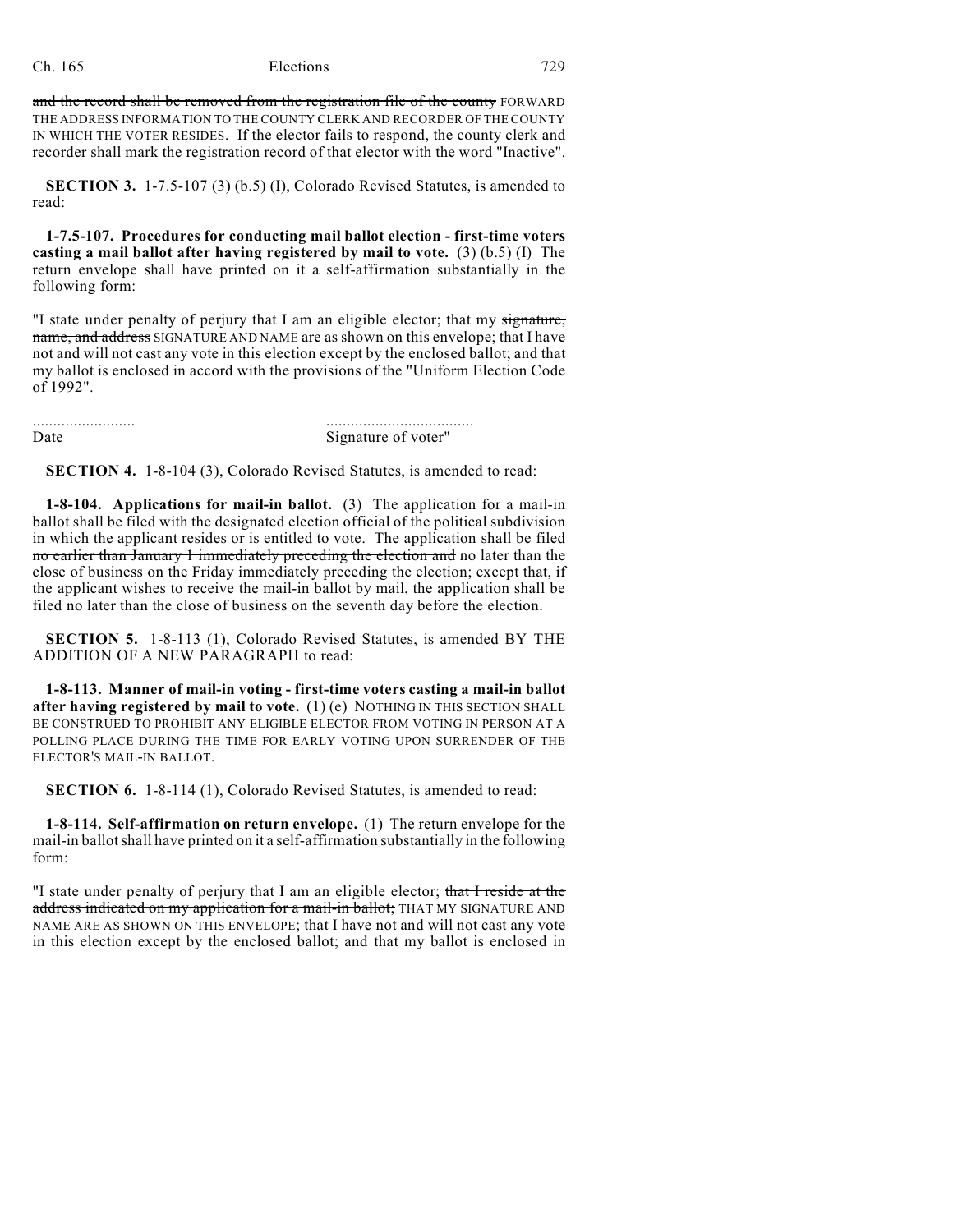accord with the provisions of the "Uniform Election Code of 1992".

| Date | Signature of voter" |
|------|---------------------|

**SECTION 7.** 1-8.5-101 (3), Colorado Revised Statutes, is amended, and the said 1-8.5-101 is further amended BY THE ADDITION OF A NEW SUBSECTION, to read:

**1-8.5-101. Provisional ballot - entitlement to vote.** (3) NOTWITHSTANDING THE PROVISIONS OF SUBSECTION (5) OF THIS SECTION, if an elector applies for AND HAS BEEN ISSUED a mail-in ballot but spoils it or otherwise does not cast it, the elector may cast a provisional ballot at the polling place OR vote center or early voter's polling place if the elector affirms under oath that the elector has not and will not cast the mail-in ballot. The provisional ballot shall be counted if the designated election official verifies that the elector is registered to vote and did not cast the mail-in ballot and if the elector's eligibility to vote in the county is verified pursuant to section 1-8.5-105.

(5) ANY UNAFFILIATED ELECTOR AT A PRIMARY ELECTION MAY CAST A REGULAR PARTY BALLOT UPON OPENLY DECLARING TO THE ELECTION JUDGE THE NAME OF THE POLITICAL PARTY WITH WHICH THE ELECTOR WISHES TO AFFILIATE PURSUANT TO SECTION 1-2-218.5 OR 1-7-201.

**SECTION 8.** 31-10-1002, Colorado Revised Statutes, is amended BY THE ADDITION OF A NEW SUBSECTION to read:

**31-10-1002. Application for absentee ballot - delivery - list.** (2.5) IN ADDITION TO THE REQUIREMENTS OF SUBSECTION (2) OF THIS SECTION, THE CLERK SHALL ALSO DELIVER, AS SOON AS PRACTICABLE AFTER THE BALLOTS ARE RECEIVED, TO EACH MUNICIPAL ELECTOR WHOSE STATUS AS A PERMANENT MAIL-IN VOTER IS INDICATED IN THE VOTER REGISTRATION RECORDS OF THE COUNTY CLERK AND RECORDER, AN OFFICIAL ABSENT VOTER'S BALLOT, AN IDENTIFICATION RETURN ENVELOPE WITH THE AFFIDAVIT THEREON PROPERLY FILLED IN AS TO PRECINCT AND RESIDENCE ADDRESS AS SHOWN BY THE RECORDS OF THE COUNTY CLERK AND RECORDER, AND AN INSTRUCTION CARD.

**SECTION 9.** 37-46-137 (9), Colorado Revised Statutes, is amended to read:

**37-46-137. Conduct of election.** (9) The district or subdistrict may provide for mail-in voters to cast their mail-in voters' ballots on voting machines expressly provided for that purpose, if each mail-in voter indicates by affidavit that he or she is qualified to vote at the election and will be a mail-in voter, pursuant to section 1-8-202 1-8-102, C.R.S., of the "Uniform Election Code of 1992" and all laws supplemental thereto.

**SECTION 10.** 37-47-137 (9), Colorado Revised Statutes, is amended to read:

**37-47-137. Conduct of election.** (9) The district or subdistrict may provide for mail-in voters to cast their mail-in voters' ballots on voting machines expressly provided for that purpose, if each mail-in voter indicates by affidavit that he or she